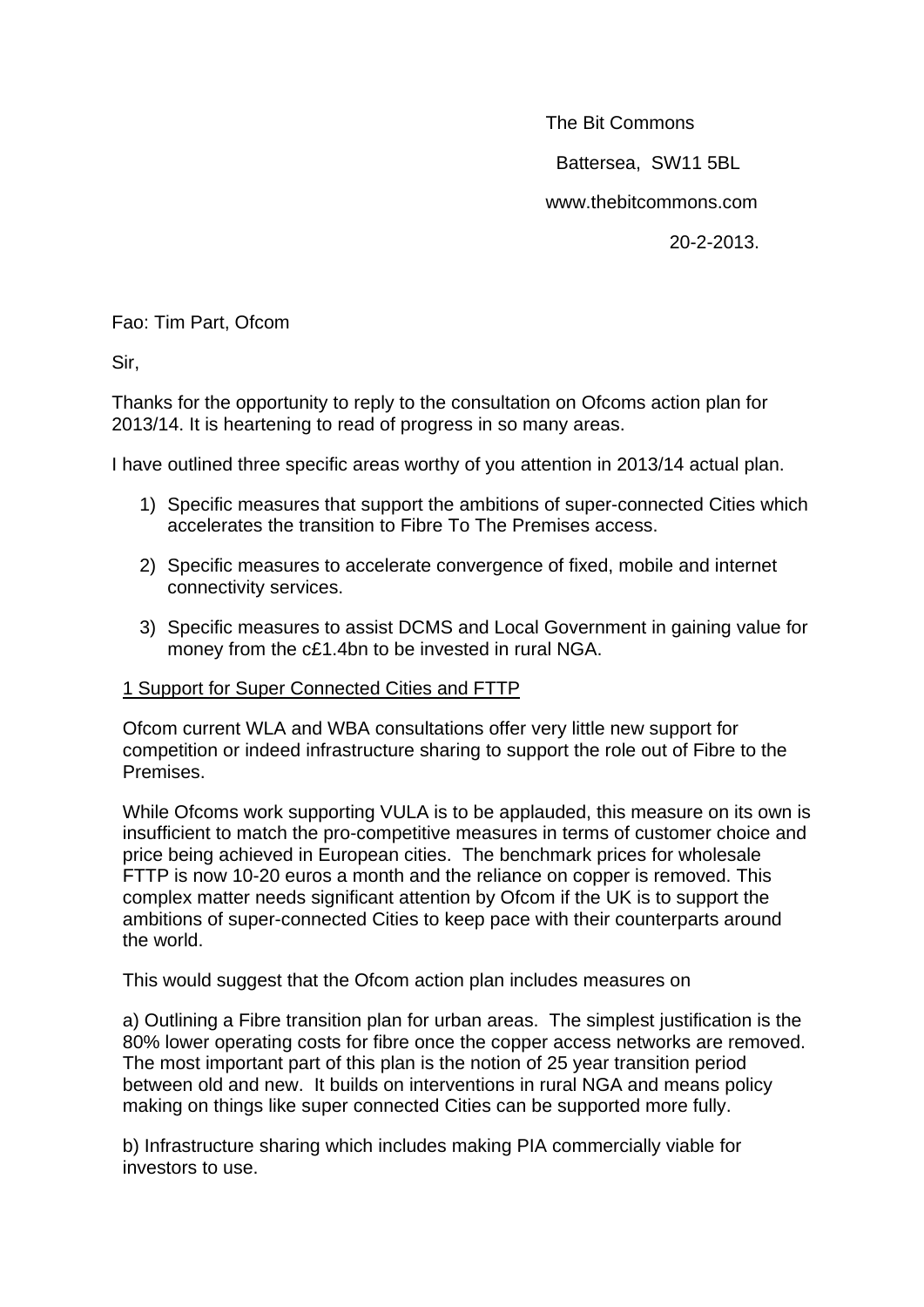c) Reciprocal industry infrastructure sharing agreements, including the re-use of Local Authority duct for fibre rollout.

d) Support and test the 'builder operator' model for multi-dwelling units and rural users, where the laying and ownership of communications duct and fibre patch panels is separated from the delivery of fibre access services. This is to facilitate more than one infrastructure provider.

The Bit Commons is happy to expand on these concepts in future iteration of the detail.

## 2. Convergence and customer choice

While the Ofcom plan references convergence (Fixed and Mobile – Internet and noninternet) it says little as to what its contribution might actually be. The single biggest possible contribution Ofcom could make to convergence and indeed to encourage customers to try new service providers would be to take steps to secure either directly or indirectly a national numbering database which operated as part of a national infrastructure but separate from the BT OLO's and MNOs.

Such schemes work well in other markets. The national numbering database should encompass e.num so individuals and companies can merge their internet identities with their telephone tags.

The issues around naming and numbering are important sources of innovation. While Ofcom needs to proceed with care, it does need to lead if the interests of the UK consumer is to be protected.

## 3. Value for Money for £1.4bn investment in Rural NGA

The following was submitted to the recent Ofcom consultation on regulatory financial reporting. It has also being copied to the EFRA and Public accounts committee. It asks that Ofcom amend BT Undertakings to force more granular exposure of NGA component costs where state aid is present.

The particular change I wish to request arises from the likelihood that BT will in the next few years benefit from some £1.4bn in state aid to upgrade rural NGA networks, and may benefit even more if additional funds become available or are requested for a fibre transition activity. The latter could begin with some of the current £150m urban broadband fund and the £300m set aside from the TV licence fund in 2015- 2017.

The current BT Undertakings and associated regulatory reporting do not cater for the eventuality of very large cash subsidies by the state and the need for the state to achieve value for money. Indeed BT's discretion in how it recovers its costs are, it could be argued being used by BT in the rural NGA programme to act as barrier to providing an adequate level of transparency so value for money can be established.

Ofcom will accept BT has an enduring monopoly in the local access network, hence the BT Undertakings. Ofcom through the current and the 2010 market review for WLA/WBA will confirm that the lack of demand for investing in infrastructure has meant passive infrastructure access (PIA) products are not as developed as they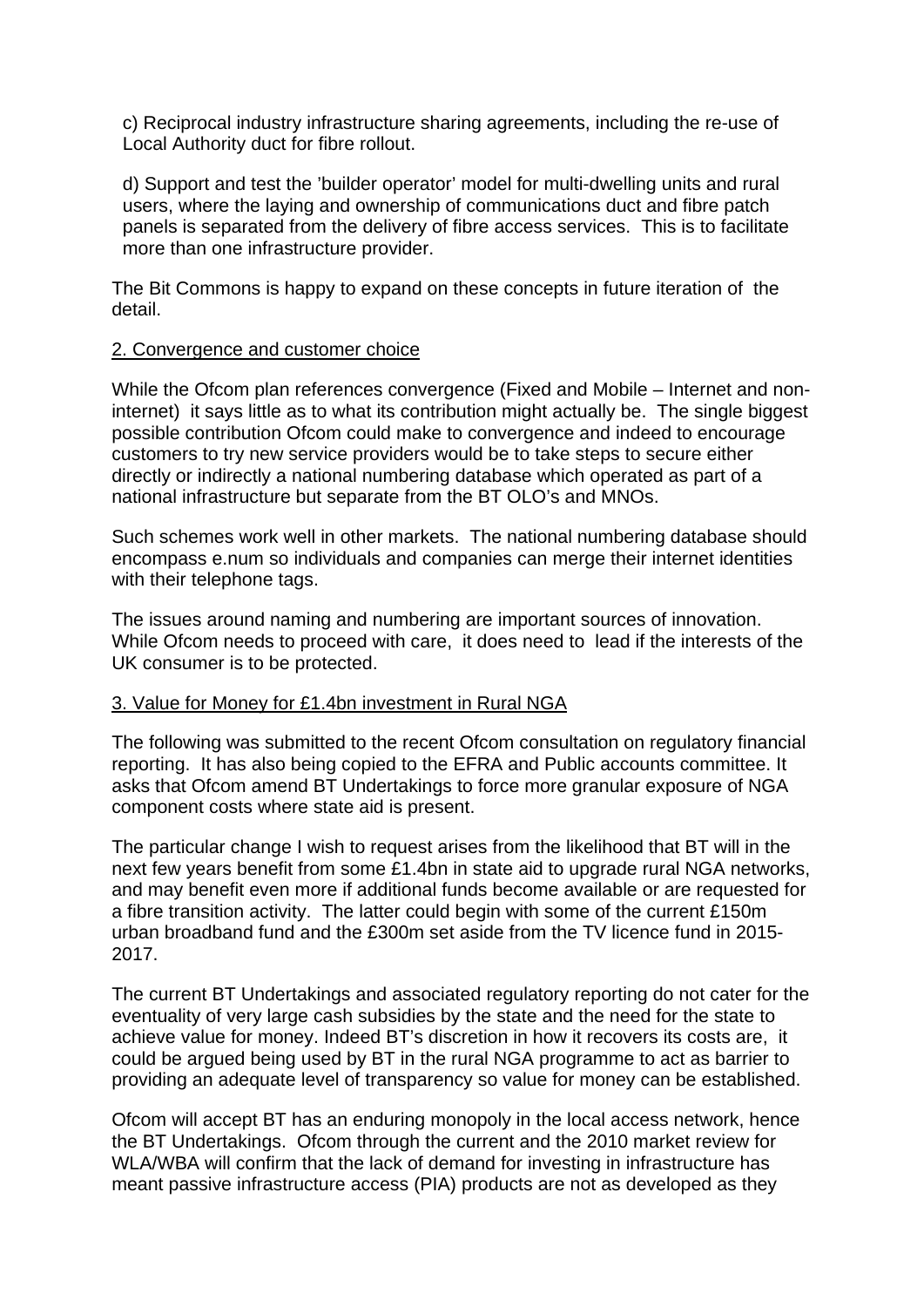might be. This is understandable as verifiable demand for PIA did not emerge in the 2010 market review process. Thus resources and energies were not fully applied to PIA development and Ofcom's conclusions based on the evidence available were reasonable. This has led to a near exclusive reliance by Ofcom and the BDUK programme on BT's FTTC/FTTP VULA based NGA solutions for the rural NGA programme.

It is no surprise therefore that BT has come to dominate the BDUK competitive dialogue process and subsequent Local Government call off process. Neither should it be a surprise that given the discretion BT has in recovering costs it remains challenging to secure value for money. The evidence given by the Minister Vaizey to the EFRA committee examining on November  $28<sup>th</sup>$  confirmed that the search for Value for Money was a work in progress. He should be congratulated for his candidness.

The press releases announcing the BDUK supported projects are suggesting a public subsidy in excess of £200 per premise passed for a largely FTTC based solution. This contrasts with circa £70 public subsidy per premise passed for a near same solution for the BT Northern Ireland NGA project.

My concern was enhanced on December  $16<sup>th</sup>$ , when on a BBC Radio 4 broadcast a representative of Openreach stated a VDSL Cabinet/Path costs £100,000 each and every BT exchange would cost millions of pounds each to upgrade. I cannot find any publicly available data to suggest the costs are anything like the numbers used in the broadcast. In line with BT 21C announcements, possibly only one in five exchanges in rural areas will act as handover points requiring a fibre rack and layer Ethernet switch will be installed. These data transport facilities have a bill of materials a fraction of £1m let alone millions. In terms of VDSL cabinet costs, fully equipped single cabinets can be purchased for circa £15,000 before industry discounts. If there is the remotest chance that BT's cost recovery for NGA rural is informed by the numbers in the BBC broadcast or significant fractions of those numbers , and the press announcements for the Local Authority projects suggest this is a possibility, then Ofcom given their statutory duties need to act.

It should be noted that in evidence to the House of Lords in the summer of 2012, Rory Stewart MP provided evidence of a per path and VDSL cabinet costs of £90k for three or £30,000 each for three very rural communities in Cumbria. This provided a very useful upper cost bound for a single community served by a cabinet in late 2011 early 2012, Since then BT estimates appeared to have accelerated upwards as Fujitsu's interest began to fade. It is the disappearance of a sensible upper bound on a cost per fibre path/cabinet and the lack of verifiable rate card for the kit and labour that makes it difficult of not impossible to establish value for money. Yet all of these costs are readily available to BT from their commercial roll and the public funded rollouts in Northern Ireland and Cornwall.

Temporary changes in the regulatory accounts aimed at highlighting the key incremental costs would provide a quick and easy way to create the correct level of transparency so value for money can be secured. This would permit Government if it wishes, to apply additional resources to assist in a fibre transition plan. The current lack of cost transparency and BT's reliance on pernicious confidentiality agreements